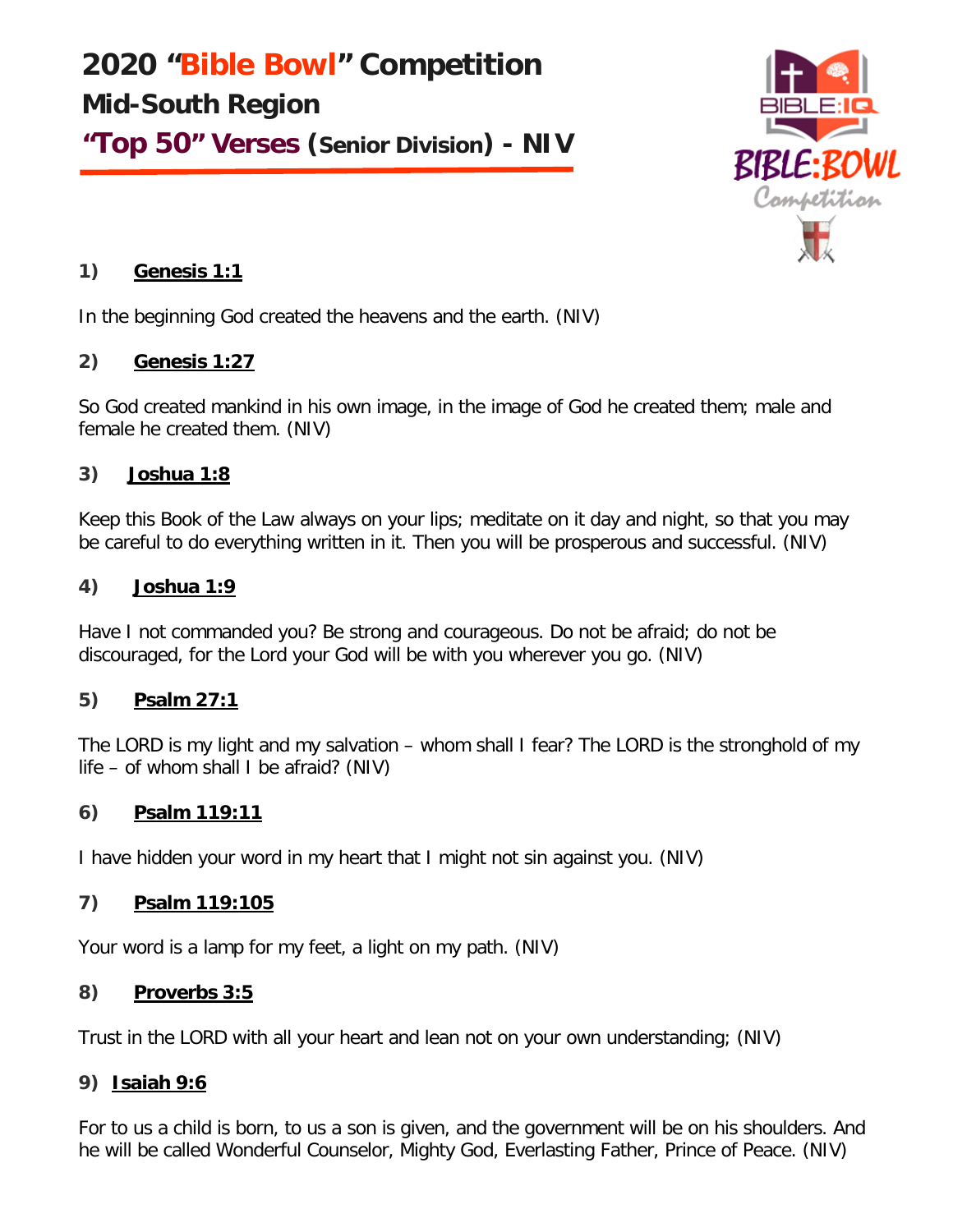### **10) Isaiah 40:31**

but those who hope in the LORD will renew their strength. They will soar on wings like eagles; they will run and not grow weary, they will walk and not be faint. (NIV)

### **11) Isaiah 53:6**

We all, like sheep, have gone astray, each of us has turned to our own way; and the LORD has laid on him the iniquity of us all. (NIV)

## **12) Isaiah 55:8**

"For my thoughts are not your thoughts, neither are your ways my ways," declares the LORD. (NIV)

### **13) Jeremiah 29:11**

"For I know the plans I have for you," declares the LORD, "plans to prosper you and not to harm you, plans to give you hope and a future." (NIV)

### **14) Matthew 5:16**

In the same way, let your light shine before others, that they may see your good deeds and glorify your Father in heaven. (NIV)

## **15) Matthew 22:37**

Jesus replied: "Love the Lord your God with all your heart and with all your soul and with all your mind.' (NIV)

#### **16) Matthew 25:40**

The King will reply, 'Truly I tell you, whatever you did for one of the least of these brothers and sisters of mine, you did for me.' (NIV)

## **17) Matthew 28:19**

Therefore go and make disciples of all nations, baptizing them in the name of the Father and of the Son and of the Holy Spirit, (NIV)

## **18) Luke 16:13**

"No one can serve two masters. Either you will hate the one and love the other, or you will be devoted to the one and despise the other. You cannot serve both God and money." (NIV)

#### **19) John 1:1**

In the beginning was the Word, and the Word was with God, and the Word was God. (NIV)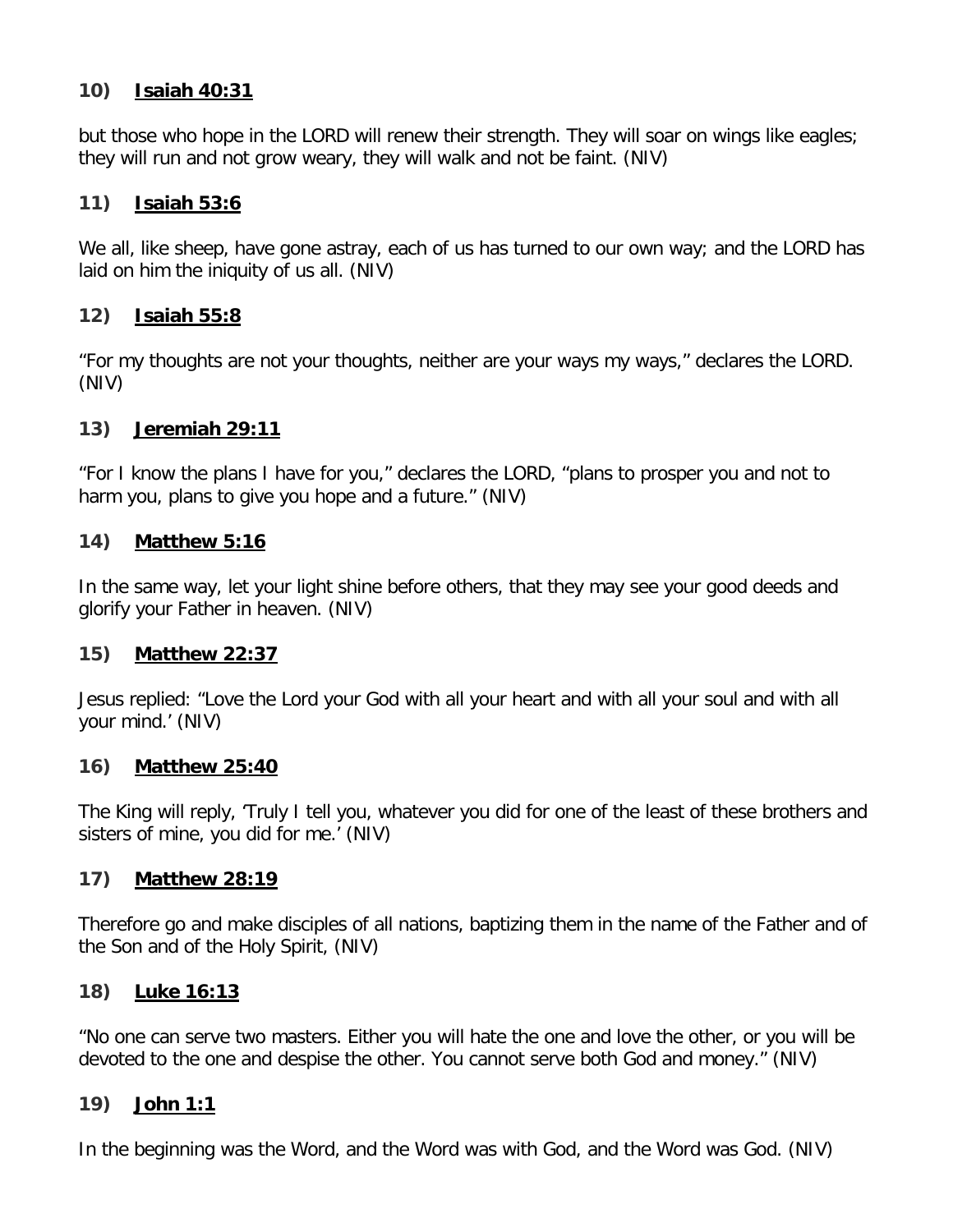## **20) John 3:16**

For God so loved the world that he gave his one and only Son, that whoever believes in him shall not perish but have eternal life. (NIV)

### **21) John 3:17**

For God did not send his Son into the world to condemn the world, but to save the world through him. (NIV)

## **22) John 5:24**

"Very truly I tell you, whoever hears my word and believes him who sent me has eternal life and will not be judged but has crossed over from death to life. (NIV)

### **23) John 10:10**

The thief comes only to steal and kill and destroy; I have come that they may have life, and have it to the full. (NIV)

### **24) John 11:25**

Jesus said to her, "I am the resurrection and the life. The one who believes in me will live, even though they die; (NIV)

#### **25) John 13:35**

By this everyone will know that you are my disciples, if you love one another." (NIV)

## **26) John 14:6**

Jesus answered, "I am the way and the truth and the life. No one comes to the Father except through me. (NIV)

#### **27) John 14:27**

Peace I leave with you; my peace I give you. I do not give to you as the world gives. Do not let your hearts be troubled and do not be afraid. (NIV)

#### **28) Acts 1:8**

But you will receive power when the Holy Spirit comes on you; and you will be my witnesses in Jerusalem, and in all Judea and Samaria, and to the ends of the earth." (NIV)

## **29) Acts 4:12**

Salvation is found in no one else, for there is no other name under heaven given to mankind by which we must be saved." (NIV)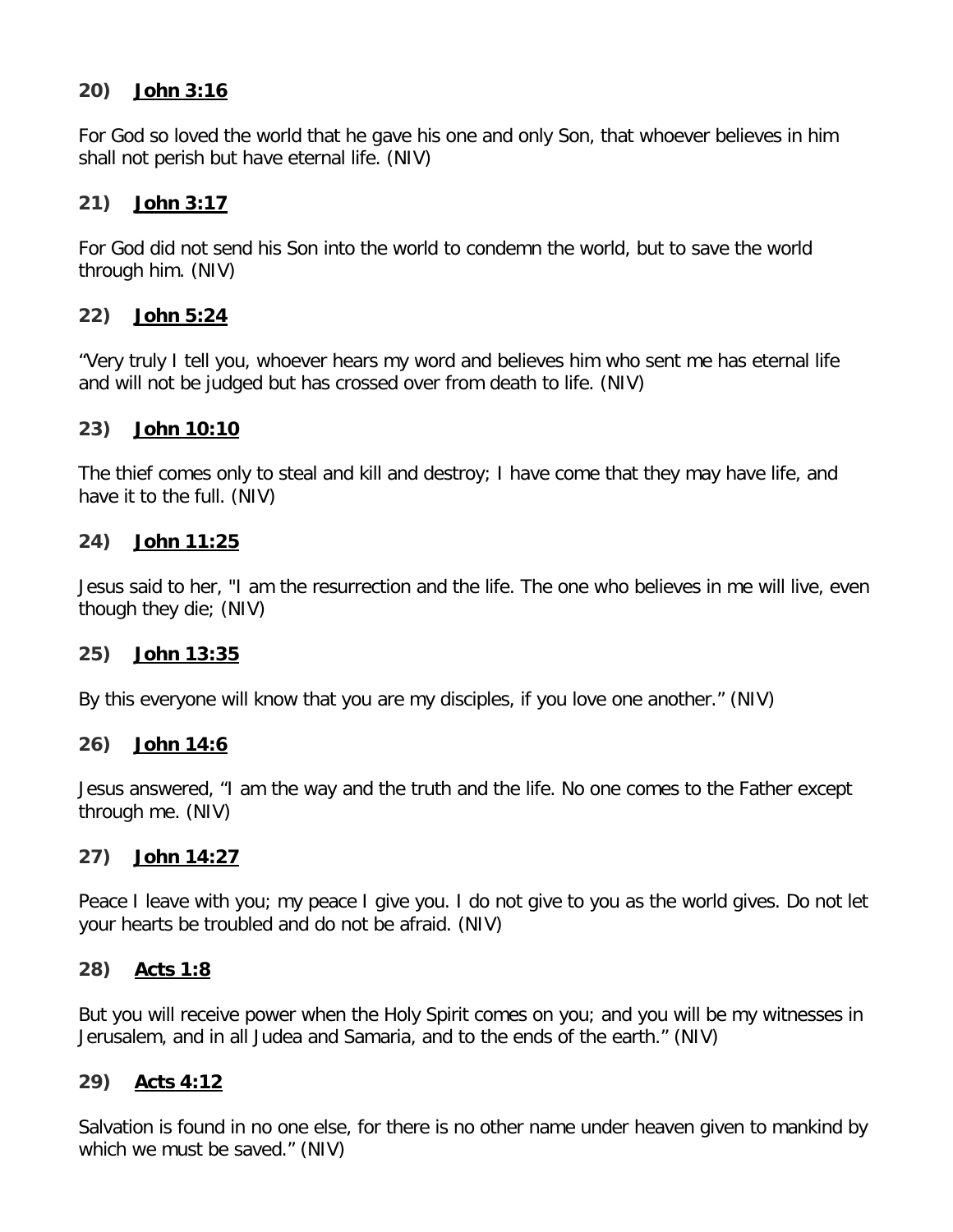### **30) Romans 3:23**

for all have sinned and fall short of the glory of God, (NIV)

### **31) Romans 6:23**

For the wages of sin is death, but the gift of God is eternal life in Christ Jesus our Lord. (NIV)

### **32) Romans 8:28**

And we know that in all things God works for the good of those who love him, who have been called according to his purpose. (NIV)

### **33) Romans 10:17**

Consequently, faith comes from hearing the message, and the message is heard through the word about Christ. (NIV)

# **34) 2 Corinthians 5:17**

Therefore, if anyone is in Christ, the new creation has come: The old has gone, the new is here! (NIV)

### **35) Ephesians 2:8**

For it is by grace you have been saved, through faith – and this is not from yourselves, it is the gift of God – (NIV)

## **36) Philippians 1:6**

being confident of this, that he who began a good work in you will carry it on to completion until the day of Christ Jesus. (NIV)

## **37) Philippians 4:6**

Do not be anxious about anything, but in every situation, by prayer and petition, with thanksgiving, present your requests to God. (NIV)

#### **38) Philippians 4:13**

I can do all this through him who gives me strength. (NIV)

#### **39) 1 Thessalonians 5:18**

give thanks in all circumstances; for this is God's will for you in Christ Jesus. (NIV)

#### **40) 2 Timothy 1:7**

For the Spirit God gave us does not make us timid, but gives us power, love and self-discipline. (NIV)